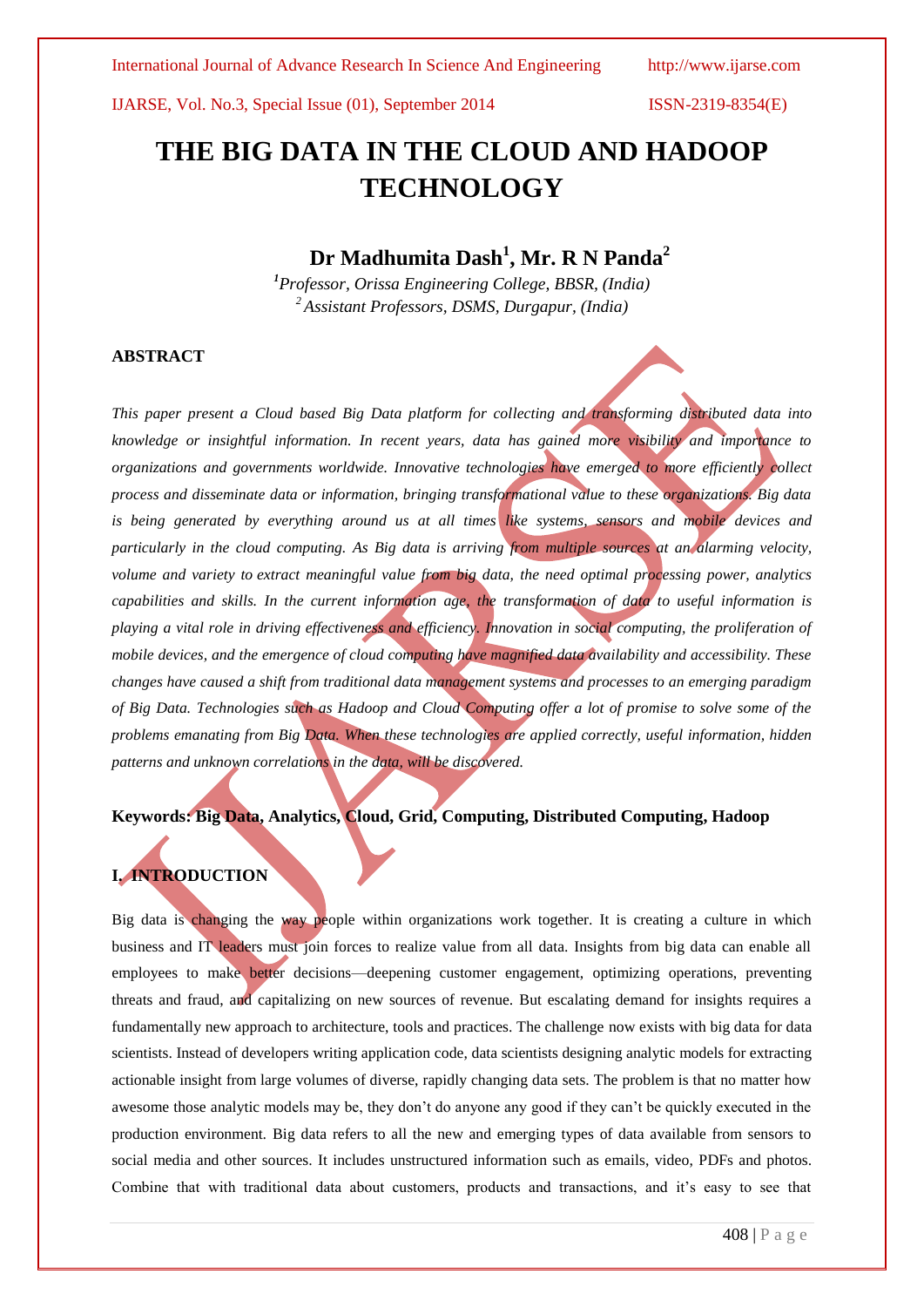organizations are being presented with more information than they ever had before. This represents both a challenge as well as a huge opportunity. DataOps, the set of best practices that improve coordination between data science and operations, has therefore become a critical discipline for any IT organization that wants to survive and thrive in a world where real-time business intelligence is a competitive necessity. One technology that IT organizations are turning to in order to augment and modernize their IT environments is Apache Hadoop [.Hadoop](http://www-01.ibm.com/software/data/infosphere/hadoop/) is an open source project and provides a platform to store vast amounts of information: what we lovingly refer to as big data. Hadoop is not meant to replace traditional data management solutions such as relational databases, but instead offers a cost effective way to deal with the growing volumes of information coming at us at great speed. However, the value does not come from storing information, but instead from being able to get information out and make sense of it by applying it to business decisions, applications and actions. In order to effectively capitalize on big data stored in Hadoop, the platform must be enterprise ready. This means it must include tools that traditional data management environments have such as integration, performance, security and administration just to name a few.

**Speed counts.** Business opportunities often have short shelf-lives. In many cases, they may be as fleeting as a website visit or a phone call. So, for all practical purposes, slow results can be no results. Also, business intelligence is increasingly being delivered in the form of mobile apps that salespeople, marketers and executive decision-makers are consuming in real time as they head into meetings or hop onto planes. Their need and expectation is that if Google can give them answers in a fraction of a second, their BI apps should be able to do so as well.

**The Cloud Is Not a Panacea.** It's awesome that lots of relatively inexpensive processing capacity is available on-demand from cloud service providers. But not every big data performance issue can be solved by spinning up a bunch of Hadoop VMs. In fact, big data performance bottlenecks are often caused by front-end data intake and transformation issues. All the cloud-based analytic processing capacity in the universe won't help you with these bottlenecks.

**Big Data Workloads are Diverse.** Big data is not just one single thing. One day, it's predictive analytics. The next day, it's mobile data serving. The day after that, it's transaction processing .If your infrastructure can't handle all these different types of workloads reliably, and in real time.

# **II. BIG DATA TECHNOLOGY**

The definition of Big Data has yet to be formalized. During a recent workshop at the National Institute of Standards and Technology (NIST), there were discussions on collaborating to define Big Data. So far, several definitions are being used with no general consensus on the definition. The most popular one defines Big Data as "a massive volume of both structured and unstructured data that is complex and of diverse data types that traditional database and software techniques cannot be used for efficient processing." Gartner defines Big Data as "high volume, velocity and/or variety information assets that demand cost-effective, innovative forms of information processing that enable enhanced insight, decision-making, and process automation." This definition uses the three Vs (Volume, Velocity, and Variety) to define Big Data (see Figure 1). To relieve the pressure that big data is placing on your IT infrastructure, you can host big data and analytics solutions on the cloud. Achieve the scalability, flexibility, expandability and economics that will provide competitive advantage into the future.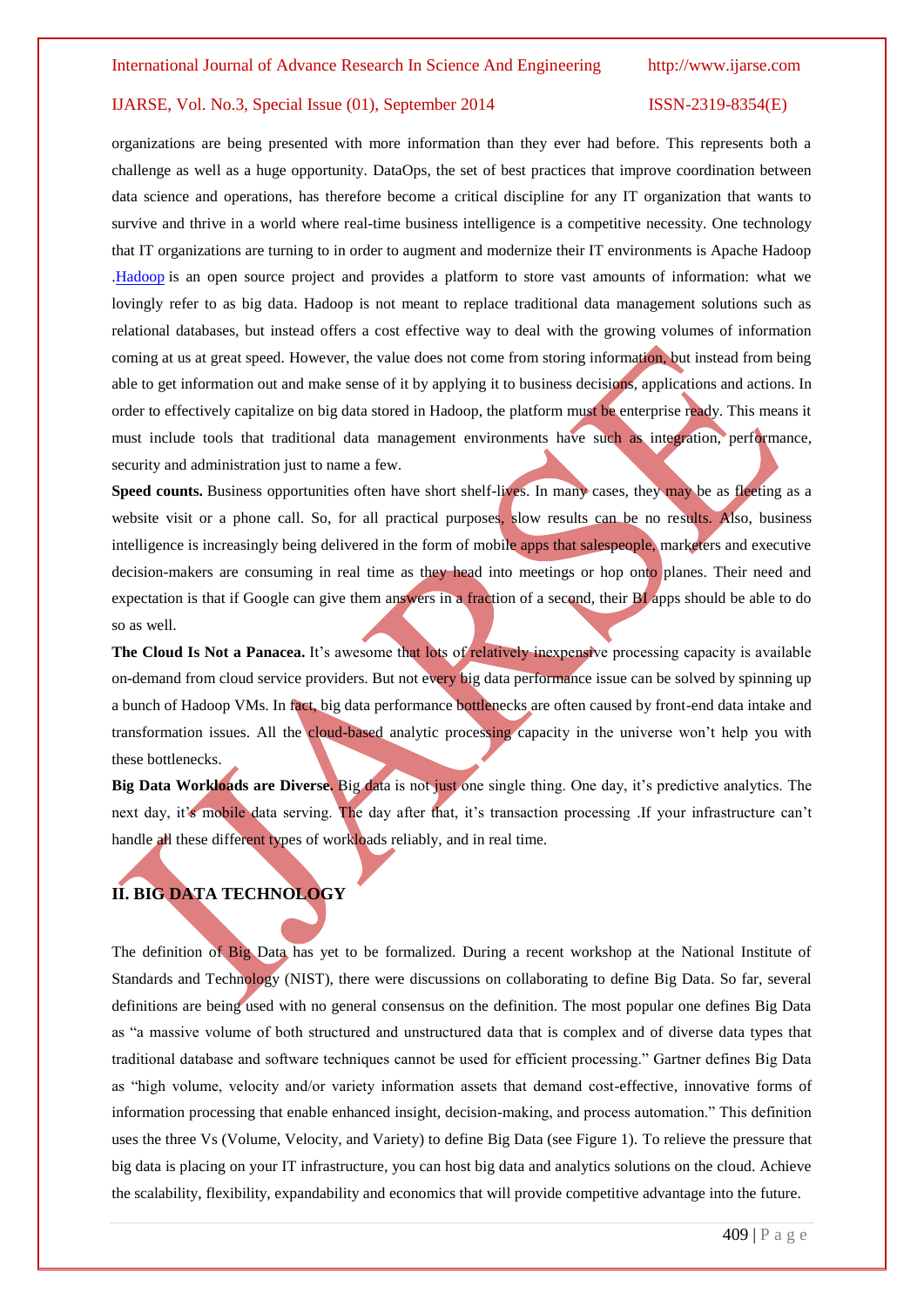

**Figure 1 Volume, Velocity, and Variety) To Define Big Data**

Other definitions include value or veracity to make it the forth V. Big Data sources include machine-to-machine (M2M), web and social media, transaction data, biometrics, and human-generated. Due to the increase in data sources and the corresponding exponential increase in the amount of data generated, the processing capacity of conventional database systems has become inadequate. Data set sizes have become too big, the data creation rates too high, and existing database structures do not fit the varied data types. Without the right tools, it becomes impossible to collect, store, and analyze this data to reveal practical insights [9]. Big data technology must support search, development, governance and analytics services for all data types—from transaction and application data to machine and sensor data to social, image and geospatial data, and more.

Systems: The infrastructure must capitalize on real-time information flowing through your organization. It must be optimized for analytics to respond dynamically—with automated business processes, better agility and improved economics—to the increasing demands of big data.

Privacy: To protect the reputation and brand, platform must comprise stringent policies and practices around privacy and data protection, safeguarding all of the data and insights on which your business relies.

Governance: The right platform instills trust, so that can act with confidence. It controls how information is created, shared, cleansed, consolidated, protected, maintained, retired and integrated within your enterprise.

Storage: To achieve economies and efficiencies, that must run certain analytics close to the data, while it is in motion. But for data elect to store, infrastructure must embody a defensible disposal strategy that reduces the run rate of storage, legal expense and risk.

Security: As an infuse analytics into the organization, data security becomes more central to competitive advantage profile. Infrastructure must have strong security measures built in to guard the organization against internal and external threats.

### **III. CLOUD COMPUTING**

Cloud Computing is a model for enabling ubiquitous, convenient, on-demand network access to a shared pool of configurable computing resources (e.g., networks, servers, storage, applications, and services) that can be rapidly provisioned and released with minimal management effort or service provider interaction. This cloud model promotes availability and is composed of five essential characteristics, three service models, and four deployment models [19], [20], [22]. Cloud Computing consists of three service models, Software as a Service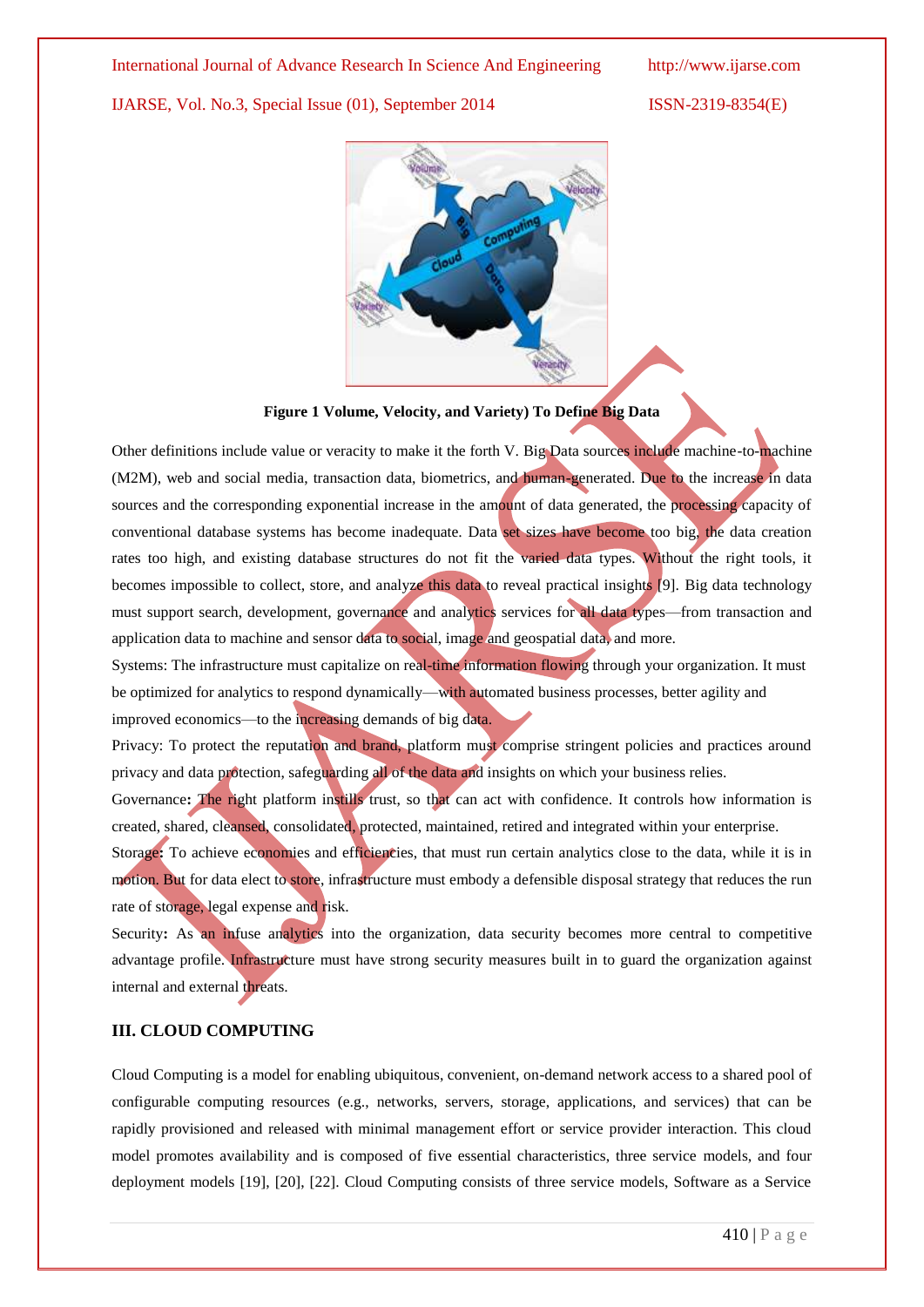(SaaS), Platform as a service (PaaS), and Infrastructure as a Service (IaaS); and four deployment models, Private cloud, Hybrid cloud, Public cloud and Community cloud.

#### **Service Models**

The three service models include Software as a Service (SaaS), Platform as a Service (PaaS) and Infrastructure as a Service (IaaS).

#### **Software as a Service (SaaS)**

This is a software delivery model in which the provider gives customers on-demand access to the applications hosted in a cloud infrastructure. The infrastructure is managed by the provider while the consumer has only limited user-specific application configuration settings. SaaS is increasingly becoming a common delivery model for most business applications. The consumer usually pays a subscription fee instead of a licensing fee.

#### **Platform as a service (PaaS)**

This service delivery model allows the customer to rent the cloud infrastructure (virtualized servers and associated services) to run consumer-created or acquired applications or to develop and test new ones. The infrastructure is managed and controlled by the provider; the consumer has some control over the deployed applications and possibly application hosting environment configurations.

#### **Infrastructure as a Service (IaaS)**

IaaS is a delivery capability in which the consumer provisions processing, storage, networks, and other fundamental computing resources. The consumer can deploy and run arbitrary software (operating systems and applications) but does not manage or control the underlying cloud infrastructure.

#### **Deployment Models**

The deployment models include Private cloud, Hybrid cloud, Public cloud and Community cloud.

#### **Private Cloud**

With this model, the internal or corporate cloud infrastructure (systems and services) is operated solely for an organization. This gives the organization better management and control over their data and systems. It is also considered a proprietary network or a data center that supplies hosted services to a limited number of people. **Hybrid Cloud** 

A Hybrid Cloud is made up of at least one private cloud and at least one public cloud. An example is when a vendor has a private cloud and forms a partnership with a public cloud provider, or a public cloud provider forms a partnership with a vendor that provides private cloud platforms. In other instances, the organization owns and manages some of the cloud resources internally while others are made available externally. A hybrid cloud provides the consumer the best of both worlds.

#### **Public Cloud**

A public cloud is a cloud model in which the cloud provider makes the cloud infrastructure available to the general public; and is owned by the cloud provider. This model is also considered as external cloud. It has several advantages to include: lower cost of deployment, scalability and efficient use of resources (since you only pay for what you use).

#### **Community Cloud**

A Community Cloud allows the cloud infrastructure to be shared by several organizations and supports a specific community that has shared concerns. This model can be managed by the organizations involved or a third party, and may exist on premise or off premise.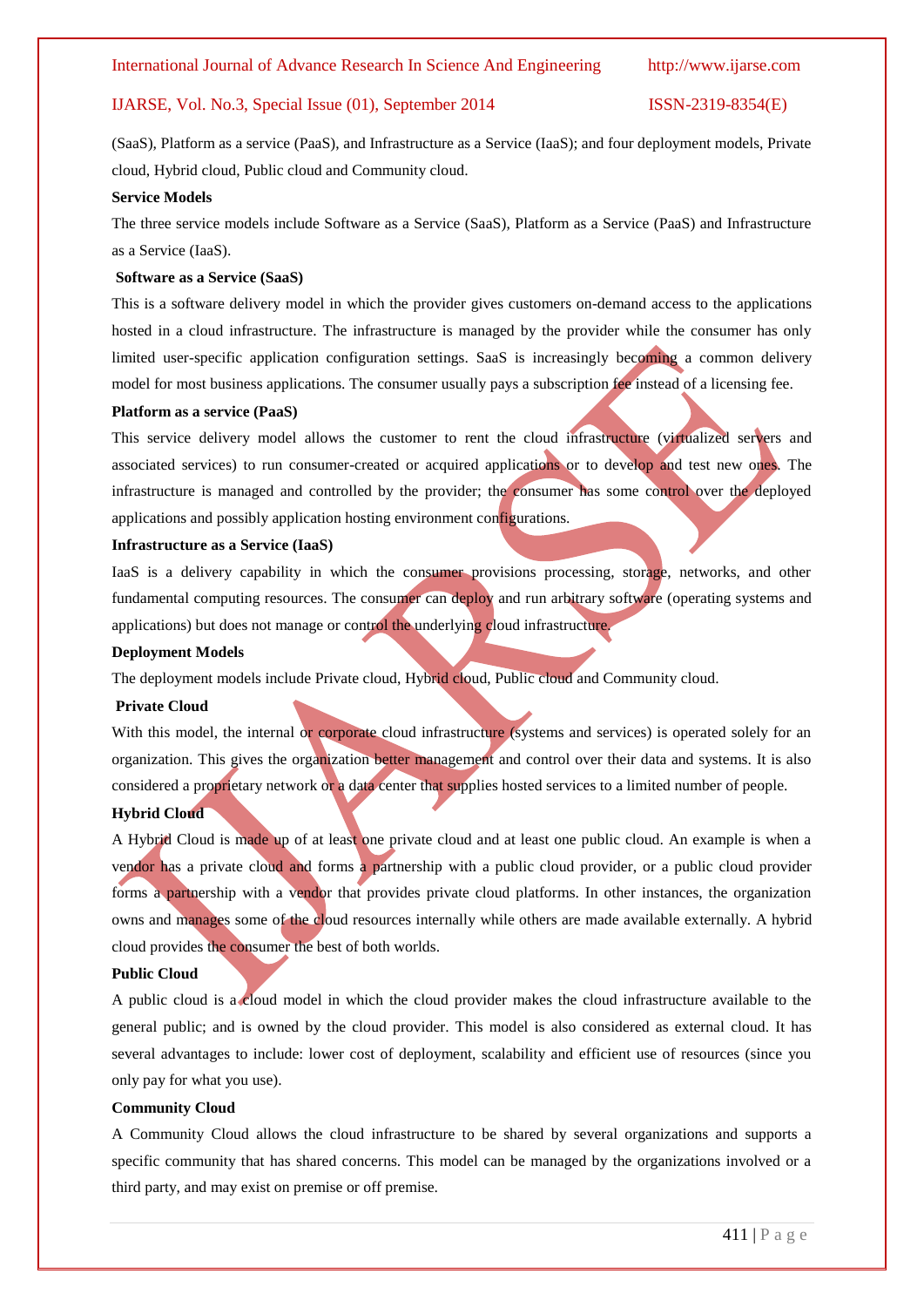#### **Big Data Platform as a Service (PaaS)**

The Big Data PaaS is a Cloud platform that leverages the Cloud provider's distributed capabilities, compute power, analytical tools, storage capacity, elasticity and others.

Our experiment demonstrates how conventional systems are insufficient to solve the Big Data problem. It further shows some of the benefits of adopting a Cloud solution.

### **IV. HADOOP OVERVIEW AND CHARACTERIZATION**

Hadoop is a framework used to process large data sets in a distributed computing environment. The underlying architecture of Hadoop is HDFS (Hadoop Distributed File System). It provides fault-tolerance by replicating data blocks. Hadoop is based on Google's MapReduce in which an application can break into small parts or blocks that can be run on any node so that applications can run on systems with thousands on nodes. Hadoop framework includes several benchmarks such as Sort, Word Count, Terasort, Kmeans iterations, and NutchIndexing. These benchmarks are based on distributed computing and storage. Apache Hadoop has an architecture that is similar to the MapReduce runtime used by Google. Apache Hadoop runs on the Linux operating system. Hadoop accesses data via HDFS (Hadoop Distributed File System), which maps all the local disks of the computing nodes to a single file-system hierarchy, allowing the data to be dispersed across all the data/computing nodes. HDFS also replicates the data on multiple nodes so that failures of nodes containing a portion of the data will not affect the computations that use that data.

**Hadoop runs best on physical servers**. A Hadoop cluster comprises a master node called the name node and multiple child nodes called data nodes. These data nodes are separate physical servers with dedicated storage (much like your PC hard drive), instead of a common shared storage.

**Hadoop is "Rack Aware"** – Hadoop data nodes (servers) are installed in racks. Each rack typically contains multiple data node servers with a top of rack switch for network communication. "Rack awareness" means that the name node knows where each data node server is and in which rack. This ensures that Hadoop can write data to 3 (default) different data nodes that are not on the same physical rack, which helps prevent data loss due to data node and rack failure. When a MapReduce job needs access to data blocks, the name node ensures that the job is assigned to the closest data node that contains the data, thereby reducing the network traffic. The Hadoop system admin manually maintains this rack awareness information for the cluster.



**Figure 2. Hadoop MapReduce Model**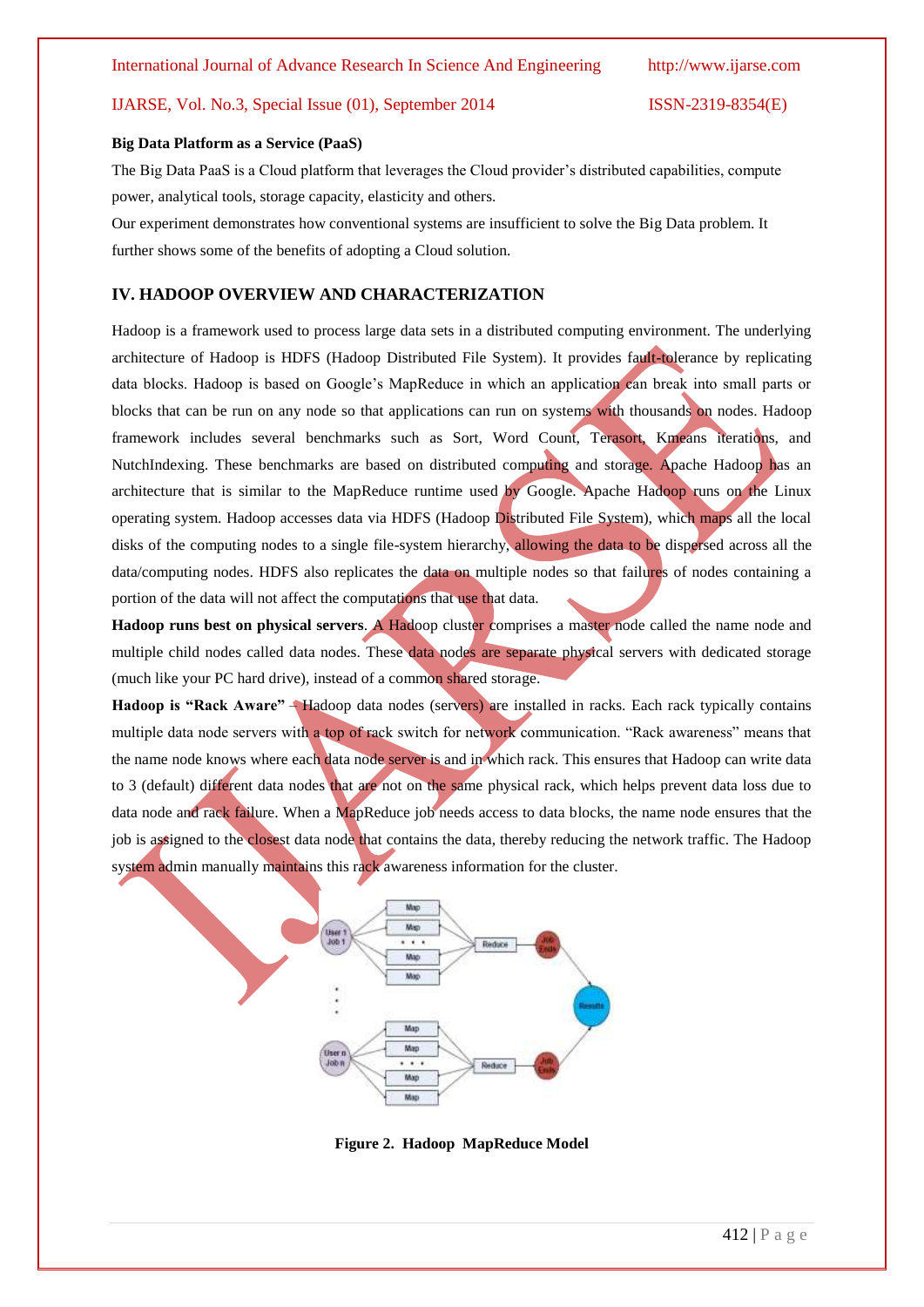#### **V. HADOOP IN THE CLOUD**

**Hadoop as a Service in the Public Cloud** – Hadoop distributions (Cloudera CDH, IBM BigInsights, MapReduce, Hortonworks) can be launched and run on the public clouds like AWS, Rackspace, MS Azure, IBM SmartCloud, etc., which offer Infrastructure as a Service (IAAS). In a public cloud, you are sharing the infrastructure with other customers. As a result, you have very limited control over which server the VM is being spun up and what other VMs (yours or other customers) are running on the same physical server. There is no "rack awareness" that you have access to and can configure in the name node. The performance and availability of the cluster may be affected as you are running on VM. Enterprises can use and pay for these Hadoop clusters on demand. There are options for creating your own private network using VLAN, but Hadoop cluster performance recommendation is to have a separate isolated network because of high network traffic between nodes. In all the cases with the exception of the AWS EMR, you have to install and configure the Hadoop cluster on the cloud.

**MapReduce as a Service** – Amazon's EMR (Elastic MapReduce) provides a quick and easy way to run MapReduce jobs without having to install a Hadoop cluster on its cloud. This can be a good way to develop Hadoop programming expertise internally within your organization or if you only want to run MapReduce jobs in your workloads.

**Hadoop on S3** – You can run Hadoop using Amazon's S3 instead of HDFS to store data. Performance of S3 is slower than HDFS, but it provides other features like bucket versioning and elasticity as well as its own data loss protection schemes. This may be an option if your data is already being stored in S3 for your business (e.g. Netflix uses a Hadoop cluster using S3).

**Hadoop in private Cloud** – We have the same set of considerations for a private cloud deployment for Hadoop as well. However, in case of a private cloud, you may have more control over your infrastructure that will enable you to provision bare-metal servers or create a separate isolated network for your Hadoop clusters. Some of these private cloud solutions also provide a Paas layer that offers pre-build patterns for deploying Hadoop clusters easily (e.g. IBM offers patterns for deploying InfoSphere BigInsights on their SmartCloud Enterprise). In addition, you also have an option of deploying a "Cloud in a Box" like the IBM PureData System, which offers Hadoop ready in your own data center. The big reason for private cloud deployment would be around data security and access control for your data as well better visibility and control of your Hadoop infrastructure.

### **VI. DEPLOYING HADOOP CLUSTER IN THE CLOUD**

Your enterprise should evaluate the security criteria for deploying workloads in public cloud before moving any data into the Hadoop cluster. Hadoop cluster security is very limited. There is no native security for data that will satisfy enterprise data security requirements around SOX, PII, HIPPA, etc.Evaluate Hadoop distributions that you would want to use and the operating system standards of your enterprise. Preferably go with distributions that are close to the open source Apache distributions. Hadoop distributions typically run on Linux. Hortonworks provides a Hadoop distribution for Windows that is currently available on MS Azure cloud.When using AWS, be aware that using Hadoop with S3 would tie you to Amazon's cloud. For open standards, look at OpenStack-based cloud providers like Rackspace, IBM SmartCloud, HP, etc.Look at the entire Hadoop ecosystem and not just the basic Hadoop cluster. The value from Hadoop is the analytics and data visualization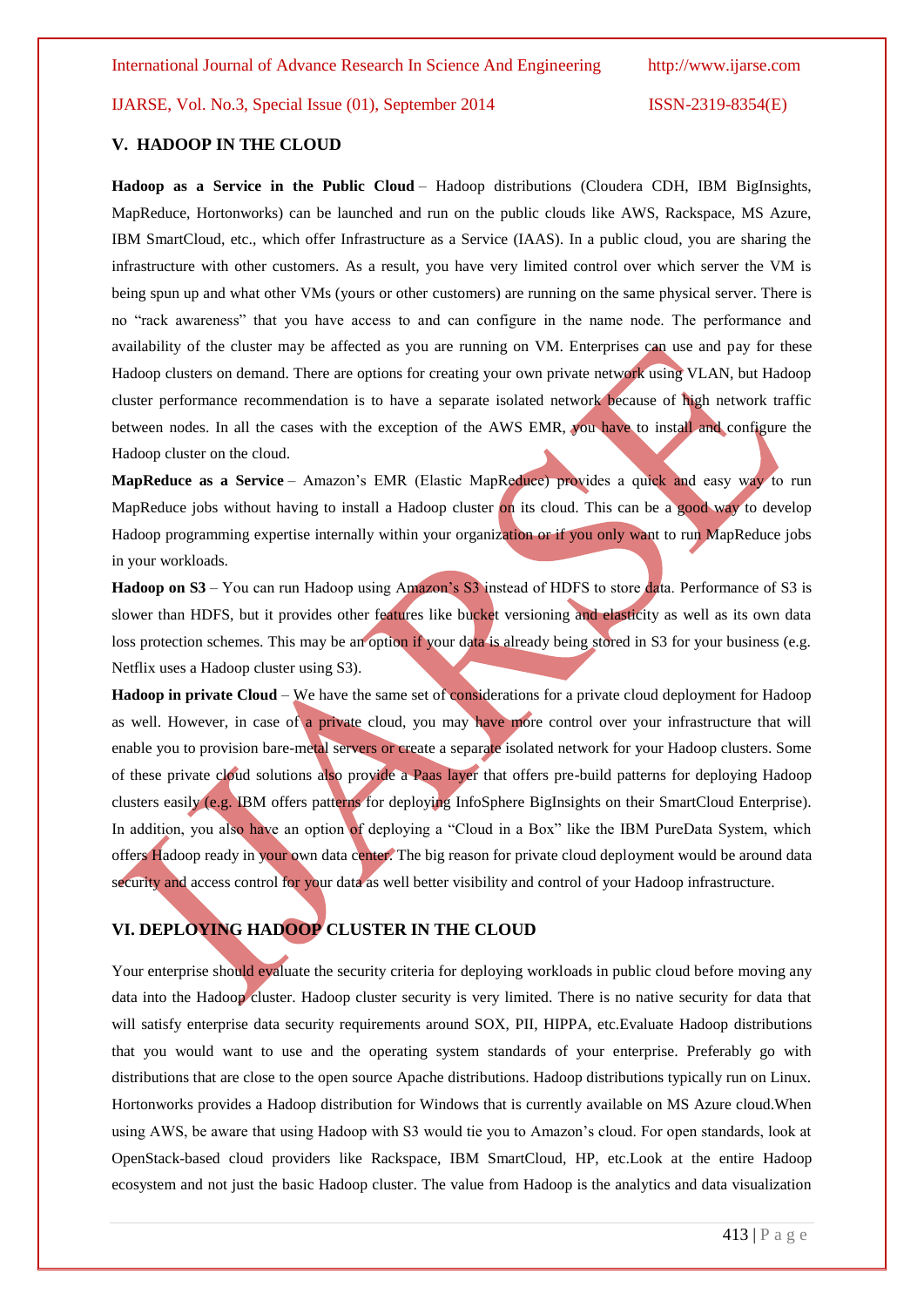that can be applied on large data sets. Ensure that the tools you want to use for analytics (e.g. Tableau, R, SPSS etc) are available for use on the cloud provider.Get an understanding on where the data to be loaded into Hadoop comes from. Are you going to load data from your internal systems that are not on the cloud or if the data is already in the cloud. Most public clouds charge for data transmission fees if you are moving data back and forth. Hadoop clusters on VM will be slow. You may be able to use these for development and test clusters. VMware's project Serengeti is trying to address the deployment of Hadoop clusters on virtual machines without taking a performance hit. However, with this approach you will be tied to VMware's Hypervisor which should be a criterion to consider when selecting a cloud provider.

#### **VII. HADOOP AS A PLATFORM FOR BIG DATA**

Hadoop is a framework comprising of a parallel computing system and a parallel database. It is highly scalable and well suited for the distributed processing of large data sets across clusters of computers. Hadoop is based on a simple data model, in which any data (structured or unstructured) will fit. This contrasts the relational data model in which there must exist a schema for the data before any input . The Hadoop framework comprises of two key components or systems: MapReduce implementation and Hadoop Distributed File System (HDFS). User 1 Job 1 Map Map Map Map Reduce Job Ends User n Job n Map Map Map Map Reduce Job Ends Results .During the execution of a Hadoop service each task is either a map or reduce job.

**MapReduce** MapReduce is a framework introduced by Google for processing parallelizable problems across large datasets in a distributed computing environment. MapReduce is considered the execution engine.

### **Hadoop Distributed File System**

HDFS is a scalable and distributed file system designed to store large amounts of data. It is a block-structured file system in which a file is broken into blocks of a fixed size and stored across a cluster of one or more data storage systems. A HDFS cluster primarily consists of a NameNode that manages the file system metadata and at a Nodes that store the actual data. HDFS is a master-slave architecture with the master being considered the name node while the slaves are considered data nodes.

#### **NoSQL (Not Only SQL)**

A NoSQL database provides a simple, lightweight and scalable mechanism for storing and retrieving data. In the Big Data arena, it is preferred over traditional relational databases especially when working with a huge quantity of data when the data's nature does not require a relational model. NoSQL systems allow the use of a SQL-like query language. Hbase, for example is a NoSQL database and part of the Hadoop ecosystem modeled from Google's BigTable system [6].



**Figure 3. The Collage Of Big Data, Hadoop, Cloud Computing And Nosql**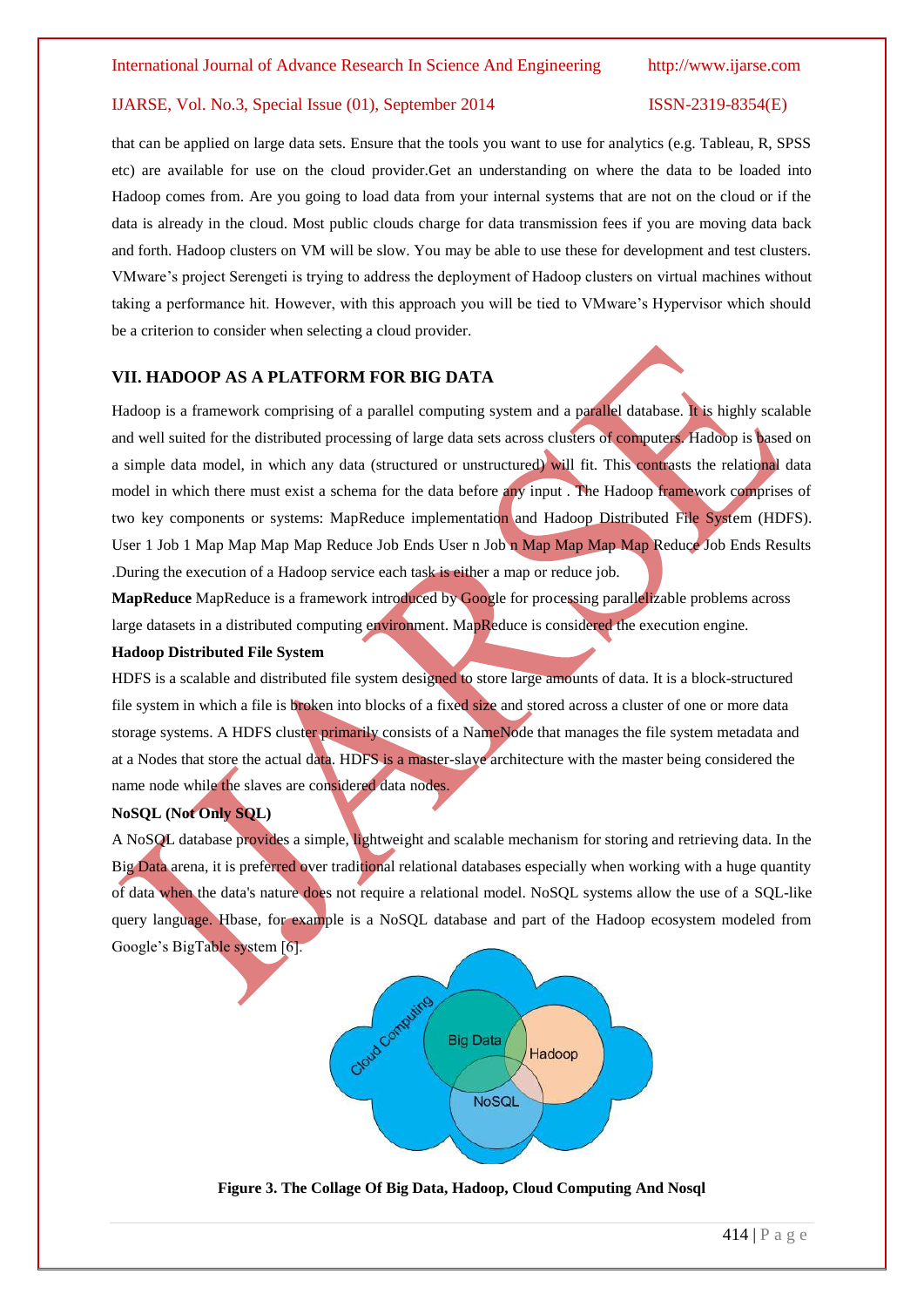Cloud Computing has come a long way and has now attained a reasonable level of maturity that makes it a viable platform for multiple applications. A Cloud based platform as the underlying technology on which Big Data tools reside. Fig. 4, depict the collage of Big Data, Hadoop, Cloud Computing and NoSQL. This platform provides a very solid infrastructure for collecting, storing, analyzing and producing insightful information.

#### **VII. CONCLUSIONS**

This paper discuss Big Data and propose a platform which integrates the Cloud, Big Data, NoSQL, Hadoop and analytic tools to efficiently capture, store and analyze complex datasets. In future works, we will perform more experiments especially with analytics tools to examine other capabilities of the platform. Data analytics and security features require more research to highlight issues affecting the platform. Further work will include hosting a service-oriented decision support system on our Cloud platform and testing for fault tolerance, scalability, data availability and quality of service [8], [5], [8]

#### **REFERENCES**

- [1] Abbadi, A. El. (2011). Big Data and Cloud Computing : Current State and Future Opportunities, 530–533.
- [2] Chaudhuri, S. (2012). What Next ? A Half-Dozen Data Management Research Goals for Big Data and the Cloud. Proceedings of the 31st symposium on Principles of Database Systems, 1–4. doi:10.1145/2213556.2213558
- [3] Cohen, J., Dolan, B., & Dunlap, M. (2009). MAD skills: new analysis practices for big data. Proceedings of the …. Retrieved from http://dl.acm.org/citation.cfm?id=1687576
- [4] Dean, J., & Ghemawat, S. (2004). MapReduce: Simplified Data Processing on Large Clusters. Operating Systems Design and Implementation (OSDI ', 04.
- [5] Demirkan, H., & Delen, D. (2012). Leveraging the capabilities of service-oriented decision support systems: Putting analytics and big data in cloud. Decision Support Systems, in press $(0)$ , 1–10. doi:10.1016/j.dss.2012.05.048
- [6] Ghemawat, S., Gobioff, H., & Leung, S.-T. (2003). The Google file system. ACM SIGOPS Operating Systems Review, 37(5), 29. doi:10.1145/1165389.945450
- [7] Greenberg, A., Hamilton, J., Maltz, D. A., & Patel, P. (2009). The Cost of a Cloud : Research Problems in Data Center Networks, 39(1), 68–73.
- [8] Herodotou, H., Lim, H., Luo, G., Borisov, N., & Dong, L. (2011). Starfish : A Self-tuning System for Big Data Analytics. Systems Research, (1862), 261–272. Retrieved from http://www.cs.duke.edu/~hero/files/cidr11\_starfish.pdf
- [9] LaValle, S., Lesser, E., & Shockley, R. (2011). Big data, analytics and the path from insights to value. MIT sloan management …, 52(2), 21–31. Retrieved from http://sloanreview.mit.edu/the-magazine/2011 winter/52205/big-data-analytics-and-the-path-from-insights-to-value/
- [10] Long, P., & Siemens, G. (2011). Penetrating the Fog: Analytics in Learning and Education.
- [11] Manyika, J., Chui, M., Brown, B., & Bughin, J. (2011). Big data: The next frontier for innovation, competition, and productivity. McKinsey Global Institute, (June). Retrieved from